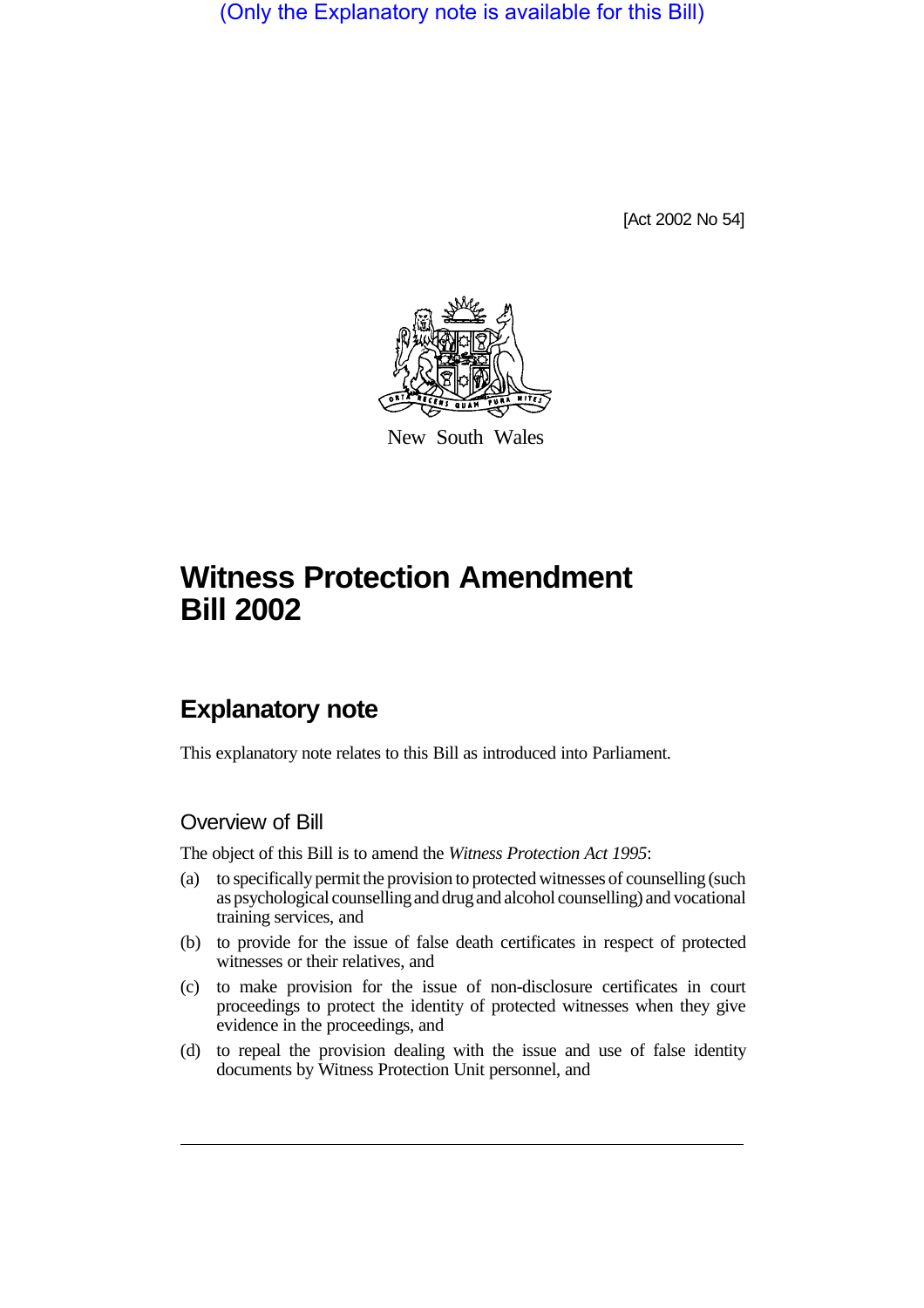Witness Protection Amendment Bill 2002 [Act 2002 No 54]

Explanatory note

- (e) to extend to a person who provides services to or for a protected witness at the request of the Commissioner of Police the protection that prevents a person being required to disclose information as to the identity of a protected witness except by order of the Supreme Court, and
- (f) to allow the memorandum of understanding between the Commissioner and a protected witness to provide for the taking, provision and retention of photographs of the witness, and
- (g) to ensure that the terms required to be contained in the memorandum of understanding concerning the grounds for termination of protection and assistance to the witness fully reflect the provisions of the Act as to the grounds for termination, and
- (h) to permit temporary suspension of a protected witness from the witness protection program if the witness compromises the ability of the Commissioner to provide protection (with requirements for notice to the witness and, if the witness requests it, review of a decision by the Ombudsman), and
- (i) to increase the period within which the Ombudsman is required to determine appeals under the Act from 72 hours to 7 days, and
- (j) to shorten from 28 days to 14 days the period within which a protected witness can request a review of a decision of the Commissioner to terminate protection, and
- (k) to provide for a decision of the Ombudsman confirming a decision of the Commissioner to terminate protection of a protected witness to take effect even if the witness cannot be notified of the decision despite reasonable efforts to do so, and
- (l) to permit authorised persons under complimentary witness protection programs of other Australian jurisdictions to apply directly to the Supreme Court for orders to facilitate new identities for witnesses, and
- (m) to enact savings and transitional provisions.

## Outline of provisions

**Clause 1** sets out the name (also called the short title) of the proposed Act.

**Clause 2** provides for the commencement of the proposed Act on a day or days to be appointed by proclamation.

**Clause 3** is a formal provision giving effect to the amendments to the *Witness Protection Act 1995* set out in Schedule 1.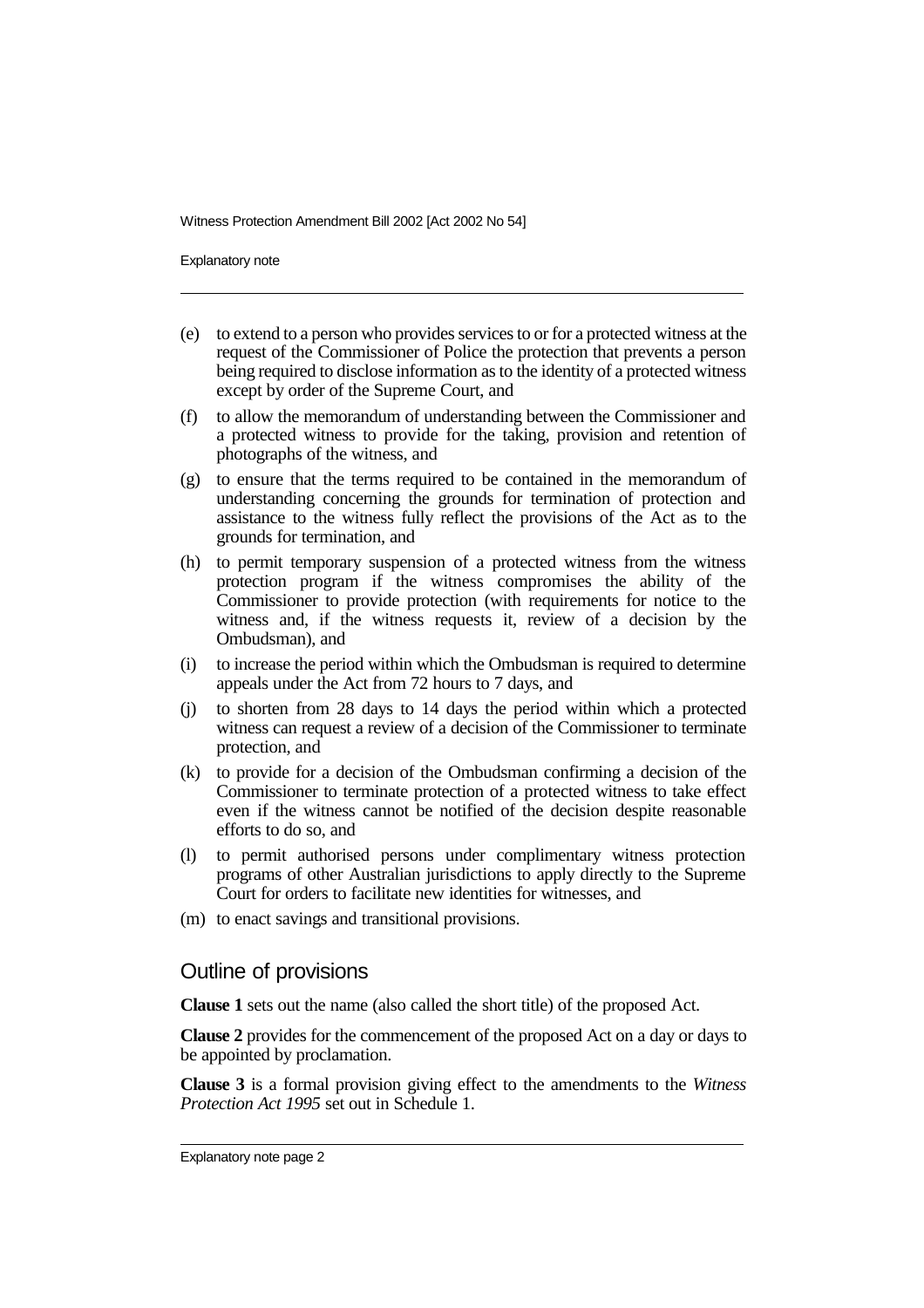Witness Protection Amendment Bill 2002 [Act 2002 No 54]

Explanatory note

**Schedule 1 [1]**, **[18]** and **[20]–[23]** provide for certain designated authorities under complimentary witness protection laws to be able to apply directly to the Supreme Court for the issue of orders to facilitate the acquisition of a new identity by a witness. Currently such orders can only be made on the application of the Commissioner of Police. **Schedule 1 [30]** makes a consequential amendment.

**Schedule 1 [2]** broadens the range of actions that can be taken under the witness protection program for the protection of protected witnesses to include the provision to protected witnesses of counselling (such as psychological counselling and drug and alcohol counselling) and vocational training services.

**Schedule 1 [3]** repeals a provision authorising the use of false identities by persons involved in the administration of the witness protection program (on the basis that this is now authorised and regulated under the *Law Enforcement and National Security (Assumed Identities) Act 1998*).

**Schedule 1 [4]** and **[12]** extend from 72 hours to 7 days the period within which the Ombudsman is required to determine an appeal against a decision to not include a witness in the witness protection program or to terminate protection and assistance to a witness.

**Schedule 1 [5]** modifies the provision of the memorandum of understanding required to be entered into with a protected witness dealing with the grounds for termination of protection and assistance so that the provision properly reflects the grounds on which protection and assistance can be terminated.

**Schedule 1 [6]** extends the matters that the memorandum of understanding between the Commissioner and a protected witness can provide for to include the taking, provision and retention of photographs of the witness.

**Schedule 1 [7]** inserts a provision that allows the Commissioner to temporarily suspend protection and assistance to a protected witness if the Commissioner is satisfied that the witness has done or intends to do something that limits the ability of the Commissioner to provide adequate protection to the person. **Schedule 1 [8]–[11]** and **[13]–[17]** make consequential amendments and extend to suspensions existing provisions dealing with notice to witnesses of decisions to terminate protection and review of and appeals against those decisions.

**Schedule 1 [10]** shortens from 28 days to 14 days the period within which a protected witness can request a review of a decision of the Commissioner to terminate protection, and provides that a protected witness has 2 days within which to request a review of a decision of the Commissioner to suspend protection.